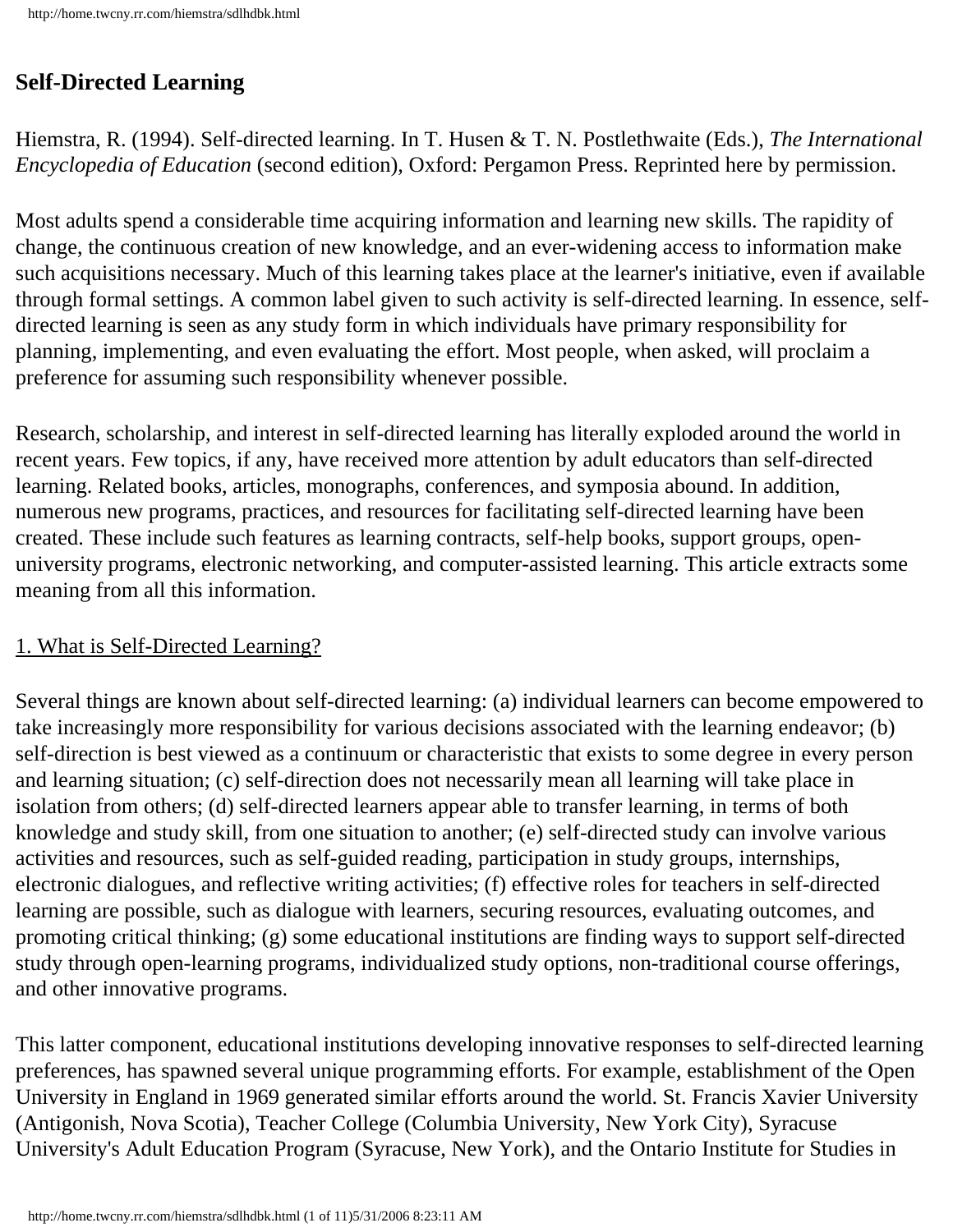Education (Toronto, Canada) have incorporated self-directed learning principles into various of their adult education efforts. These latter two (Syracuse University and Ontario Institute) have assimilated some computer-mediated instruction into their programs.

Brookfield (1986), a British adult educator now residing in the United States, describes other higher education efforts where individualized, self-directed learning opportunities exist, including locations in Germany, Denmark, and Eastern Europe. Brockett and Hiemstra (1991) describe several self-directed efforts in China, Indonesia, Japan, Norway, Russia, Saudi Arabia, Sweden, and Tanzania. Knowles and Associates (1984) describe various self-directed learning efforts in various government, industry, health, religion, and military settings.

#### 1.1 History of Self-Directed Learning

Self-directed learning has existed even from classical antiquity. For example, self-study played an important part in the lives of such Greek philosophers as Socrates, Plato, and Aristotle. Other historical examples of self-directed learners included Alexander the Great, Caesar, Erasmus, and Descartes. Social conditions in Colonial America and a corresponding lack of formal educational institutions necessitated that many people learn on their own.

Early scholarly efforts to understand self-directed learning took place some 150 years ago in the United States. Craik (1840) documented and celebrated the self-education efforts of several people. About this same time in Great Britain, Smiles (1859) published a book entitled Self-Help, that applauded the value of personal development.

However, it is during the last three decades that self-directed learning has become a major research area. Groundwork was laid through the observations of Houle (1961) (University of Chicago, Illinois). He interviewed 22 adult learners and classified them into three categories based on reasons for participation in learning: (a) goal-oriented, who participate mainly to achieve some end goal; (b) activity-oriented, who participate for social or fellowship reasons; (c) learning-oriented, who perceive of learning as an end in itself. It is this latter group that resembles the self-directed learner identified in subsequent research.

The first attempt to better understand learning-oriented individuals was made by Tough, A Canadian researcher and one of Houle's doctoral students. His dissertation effort to analyze self-directed teaching activities and subsequent research with additional subjects resulted in a book, The Adult's Learning Projects (1979). This work has stimulated many similar studies with various populations in various locations.

In parallel scholarship during this same time period, Knowles popularized in North America the term, andragogy, with corresponding adult instructional processes. His 1975 publication, Self-directed Learning, provided foundational definitions and assumptions that guided much subsequent research: (a) self-directed learning assumes that humans grow in capacity and need to be self-directing; (b) learners'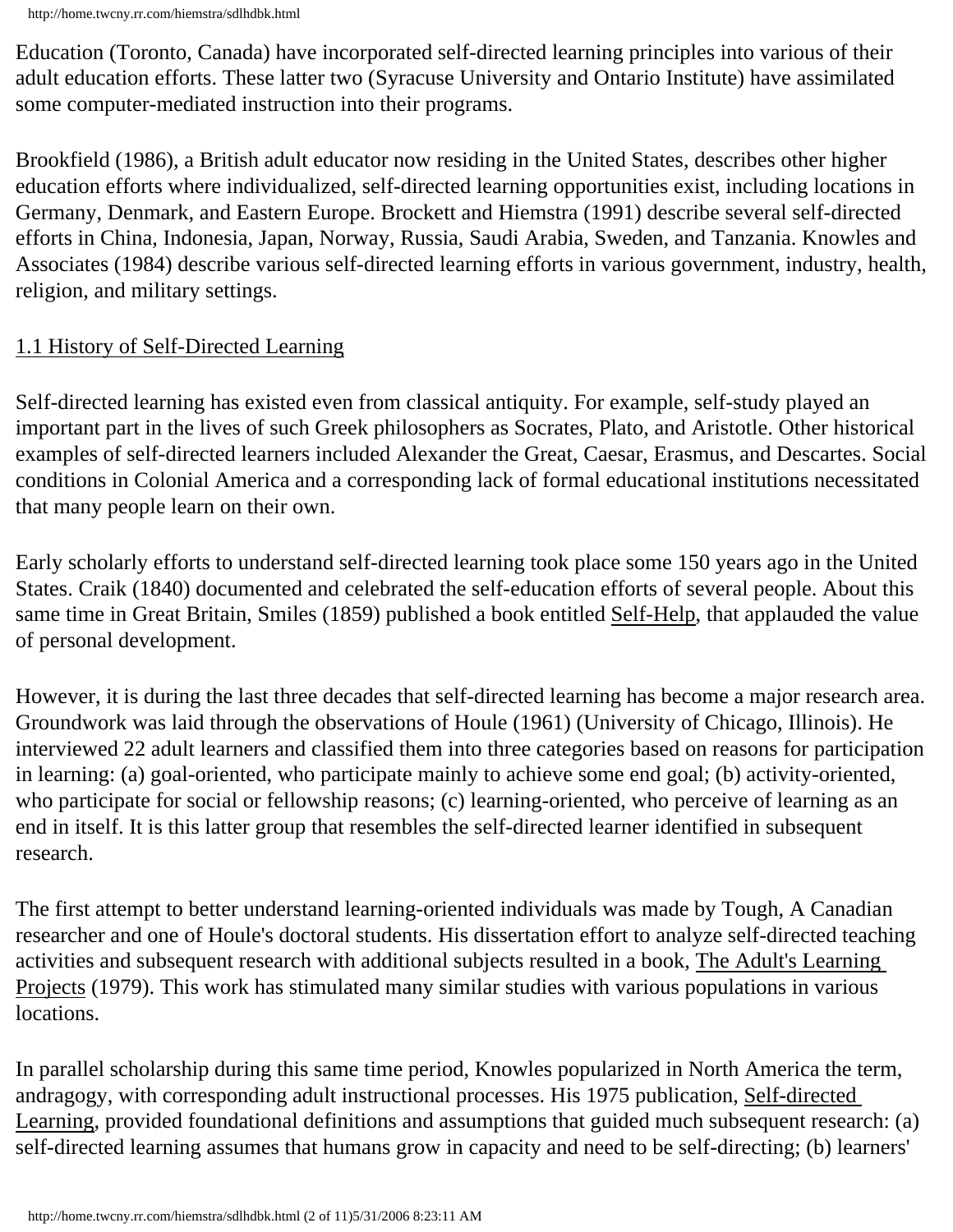experiences are rich resources for learning; (c) individuals learn what is required to perform their evolving life tasks; (d) an adult's natural orientation is task or problem-centered learning; (e) selfdirected learners are motivated by various internal incentives, such as need for self-esteem, curiosity, desire to achieve, and satisfaction of accomplishment.

Another important research effort was Guglielmino's (1977) dissertation. She developed the Self-Directed Learning Readiness Scale (SDLRS), an instrument subsequently used by many researchers to measure self-directed readiness or to compare various self-directed learning aspects with numerous characteristics. Spear and Mocker's (1984) work on organizing circumstances showed how important it is to understand a learner's environmental circumstances in promoting self-directed learning.

Establishment of an annual International Symposium on Self-Directed Learning in 1987 by Long and his colleagues completes this historical picture. The Symposia have spawned many publications, research projects, and theory building efforts by researchers throughout the world.

#### 1.2 Competing Concepts

As with the development of many new ideas, self-directed learning has created some confusion in that many related concepts are often used interchangeably or in similar ways. Examples include self-directed learning, self-planned learning, learning projects, self-education, self-teaching, autonomous learning, autodidaxy, independent study, and open learning. Yet these terms typically offer varied, though sometimes subtly different, emphases. To illustrate some of these differences, six competing terms will be examined. Section 1.4 provides a conceptual model and corresponding definition of self-directed learning.

(a) Self-planned learning and learning projects - Tough's (1979) research on people engaged in learning projects involved obtaining information on "a series of related episodes, adding up to at least seven hours" where "more than half of the person's total motivation is to gain and retain certain fairly clear knowledge and skill, or to produce some other lasting change" (p. 7). Tough used the seven-hour parameter because he felt it approximated a typical working day and separated brief learning activities from more major endeavors. Actually, he and many others have found that most learning projects far exceed the seven-hour minimum. Nearly 100 learning project surveys with various groups in ten countries have confirmed that approximately 90 percent of adults conduct at least one intentional learning project annually. A typical adult spends about 500 hours a year in such learning with approximately 70 percent planned by the learner. This self-planning predominance spawned considerable research on self-directed learning.

(b) Autonomous learning - autonomy often is associated with independence of thought, individualized decision-making, and critical intelligence. Gibbs (1979) notes this concept "is probably the most familiar, for it is part of an individualistic, anti-authoritarian ideology . . . deep-rooted in Western capitalistic democracies" (p. 121). Chene (1983), another Canadian researcher, suggests autonomy stands for psychological and methodological learning dimensions. Boud (1988) provides several ideas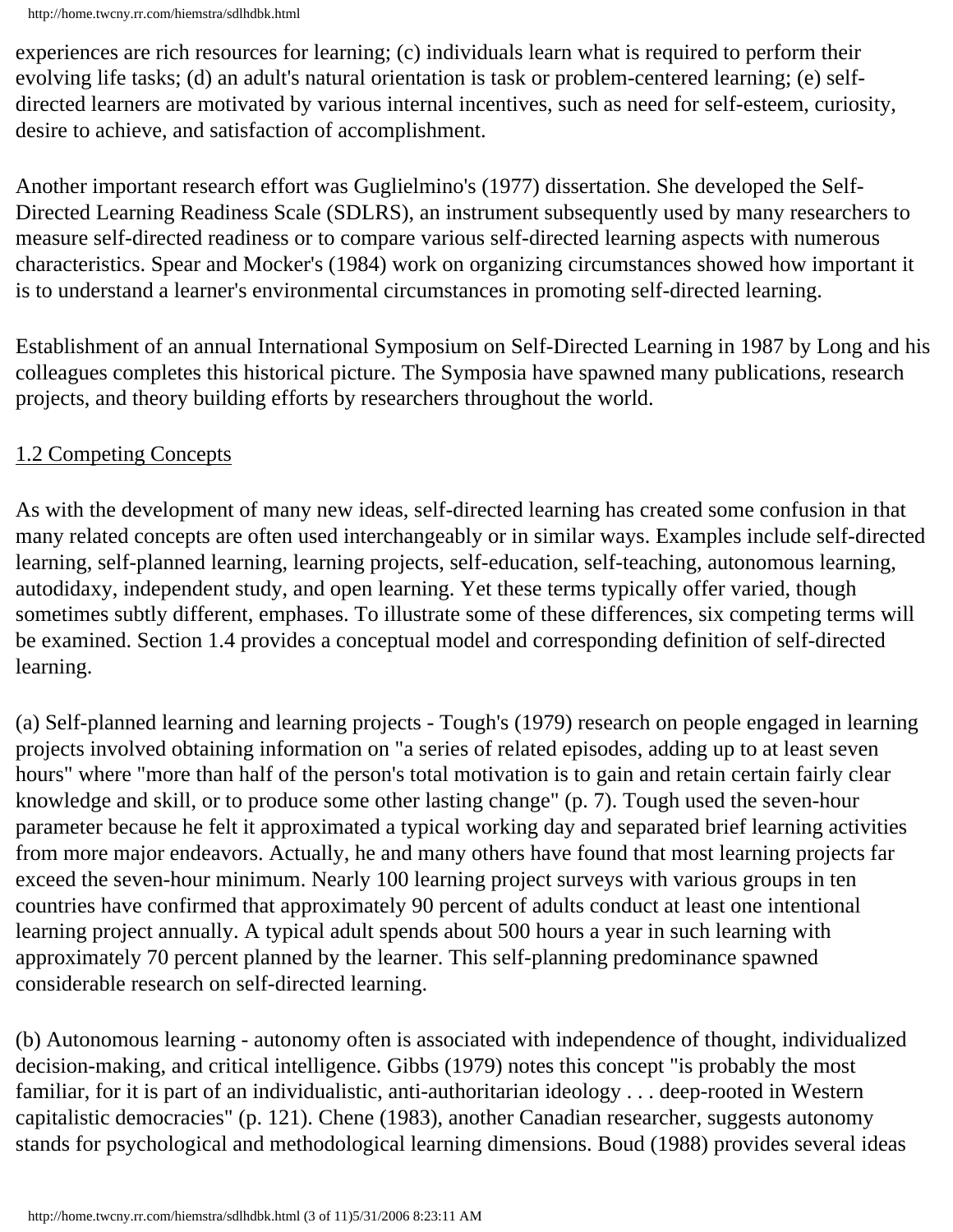on developing student autonomy. Candy (1991), an Australian adult educator, suggests that continuous learning is a process in which adults manifest personality attributes of personal autonomy in selfmanaging learning efforts. He also profiles various autonomous learner characteristics (pp. 459-66).

(c) Autodidaxy - Candy (1991) urges that self-direction be differentiated as a goal for learner control of decision-making from an educational method in which teachers use processes for promoting selfdirection. He proposes autodidaxy as a term for referring to self-instruction which takes place outside of formal institutional settings.

(d) Self-education - self-directed learning can be called something else from country to country or culture to culture. For example, in Russia it is known as self-education:

The role of self-education naturally increases in adults, for the potential possibilities of the personality are extremely great, and the formed world outlook . . . will make it possible to develop one's abilities more successfully, systematically and comprehensively. This is especially true since life does not stand still and society is developing scientifically and technically. Anyone who does not engage in selfeducation, voluntarily or not, lags behind the demands of the time. (Ruvinsky 1986 p. 31)

Ruvinsky also describes several Russians who engage in self-education.

(e) Open learning - individualized study often is associated with external degree, open learning, or nontraditional programs where most learning takes place outside formal classrooms. One of the most widely known is England's Open University, started in 1969, and emulated now in many countries. Currently, development of many distance education efforts using computer-assisted learning is necessitating new research and understanding regarding how technology can enhance self-directed learning.

#### 1.3 Synthesizing Relevant Research

There have been many overviews of self-directed learning research. Brockett and Hiemstra (1991), Caffarella and O'Donnell (1987), Candy (1991), and Merriam and Caffarella (1991) are some important sources to read.

Confessore and Confessore (1992) conducted a three-iteration delphi study involving 22 self-directed learning experts from several countries. Consensus was reached in several areas, such as the most important self-directed learning research findings, research trends, practical applications, and published works.

Based on such literature and research, five major findings can be extracted: (a) several instruments for measuring some self-directed learning aspect have been developed; (b) self-directed learning readiness has been associated with a various performance, psychological, and social variables; (c) a majority of self-directed learning research efforts have been qualitative in nature; (d) practice implications and techniques for facilitating self-directed learning are being devised; (e) a coherent self-directed learning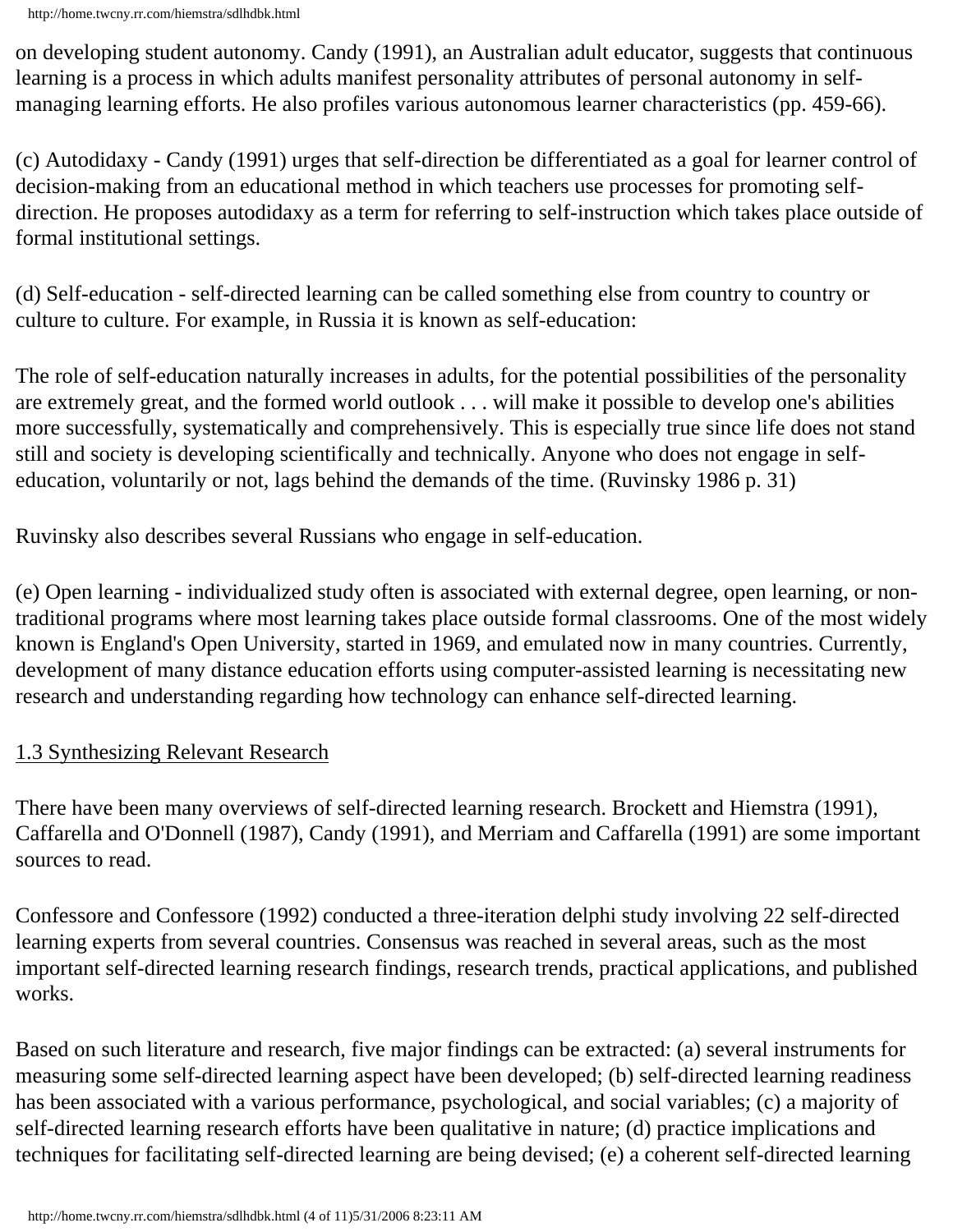http://home.twcny.rr.com/hiemstra/sdlhdbk.html

theory is still not available.

#### 1.4 Towards a Theory of Self-Directed Learning

Some of the confusion still existing and the fact consensus views regarding self-directed learning just becoming available are some reasons a coherent theory is not available. Candy (1991) outlines some useful dimensions of a theory and cautions about the often unrecognized dichotomy that exists between self-directed learning as a process and as a goal. Long (1989) also urges any self-directed learning theory building be examined in terms of sociological, pedagogical, and psychological dimensions.

Brockett and Hiemstra (1991) synthesized many aspects of knowledge about the topic and conceptualized the PRO (Personal Responsibility Orientation) model. This model recognizes both differences and similarities between self-directed learning as an instructional method and learner selfdirection as a set of personality characteristics. Personal responsibility refers to individuals assuming ownership for their own thoughts and actions. This does not necessarily mean control over all personal life circumstances or environmental conditions, but it does mean people can control how they respond to situations.

In terms of learning, it is the ability or willingness of individuals to take control that determines any potential for self-direction. This means that learners have choices about the directions they pursue. Along with this goes responsibility for accepting any consequences of one's thoughts and actions as a learner.

Brockett and Hiemstra (1991) view the term self-directed learning (see Figure 1) as an instructional process centering on such activities as assessing needs, securing learning resources, implementing learning activities, and evaluating learning. Hiemstra and Sisco (1990) refer to this as individualizing instruction, a process focusing on characteristics of the teaching-learning transaction. In essence, this aspect of self-direction centers on those factors external to the individual.

While much early research and seminal thinking (see section 1.1) focused on this process orientation, more recent research has related to better understanding various personal or personality characteristics of successful self-directed learners. Self-concept, readiness for self-direction, the role of experience, and learning styles have been some of the characteristics. This emphasis on a learner's personal characteristics or internal factors is shown in Figure 1 as learner self-direction. In essence, learner selfdirection refers to those individual characteristics that lead to taking primary responsibility for personal learning.

Consequently, self-direction in learning is a term recognizing both external factors that facilitate a learner taking primary responsibility, and internal factors that predispose an adult accepting responsibility for learning-related thoughts and actions. At the same time there is a strong connection between self-directed learning and learner self-direction. Both internal and external aspects of selfdirection can be viewed on a continuum and optimal learning conditions exist when a learner's level of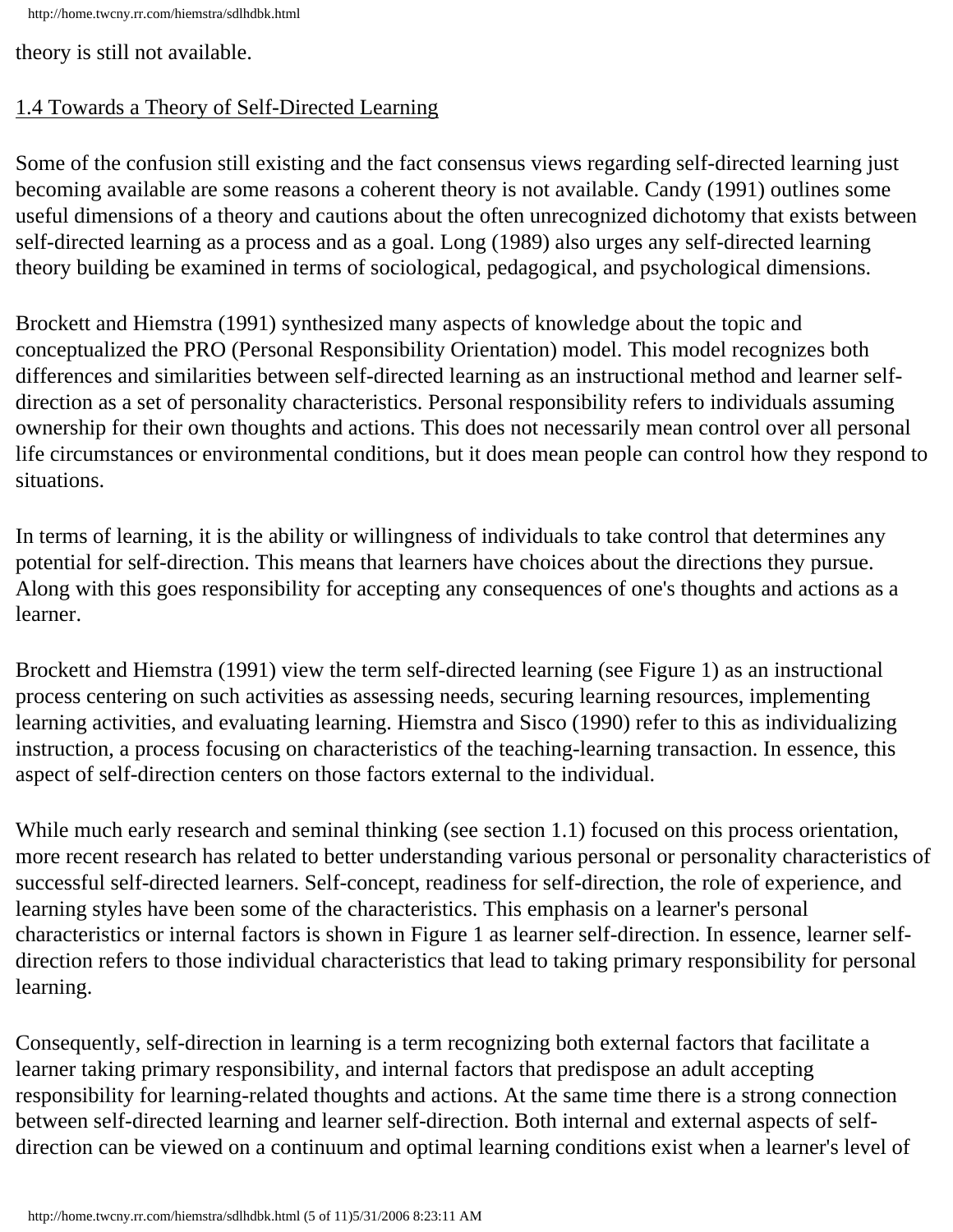self-direction is balanced with the extent to which self-directed learning opportunities are possible.

The PRO model's final component is represented by a circle that encompasses all other elements. While the individual's personality characteristics and the teaching and learning process are starting points for understanding self-direction, the social context provides an arena in which the learning activity or results are created. To fully understand self-directed learning activity, the interface existing between individual learners, any facilitator or learning resource, and appropriate social dimensions must be recognized. Thus, Brockett and Hiemstra recommend that self-direction in learning be used as an umbrella definition recognizing those external factors facilitating adults taking primary responsibility for learning and those internal factors or personality characteristics that incline one toward accepting such responsibility.

#### 2. Usefulness of Self-Directed Learning Approaches

Formal education and schooling remain highly valued in most societies, and many educators, employers, policy-makers, and average citizens find it difficult to place high value on what is learned on your own or outside the formal system. However, adult educators have shown how non-traditional programs, distance education, and self-directed learning efforts can meet many challenges associated with keeping current on constantly changing knowledge. Self-directed learning researchers have challenged the assumption that adult learning can take place only in the presence of accredited teachers. In addition, because people can carry out self-directed learning outside of training organizations or formal schools, many administrators are beginning to look toward such learning as a means for stretching scarce education dollars.

Several researchers also have demonstrated that giving some learning responsibility back to learners in many instances is more beneficial than other approaches. For example, in the workplace employees with busy schedules can learn necessary skills at their own convenience through self-study. Some technical staff in organizations who must constantly upgrade their knowledge can access new information through an individualized resource center.

Perhaps most important of all, self-directed learning works! Many adults succeed as self-directed learners when they could not if personal responsibility for learning decisions were not possible. Some will even thrive in ways never thought possible when they learn how to take personal responsibility. In many respects, future learners will need to become very self-directed throughout their lives just to cope with the enormity of information available to them.

## 3. Self-Directed Learning Controversies

There have been several associated controversies. Many sources shown in the bibliography discuss them. Three of the most prominent in the literature will be discussed in this section.

(a) Brookfield (1988) provided several critical reflections on self-directed learning. For example, he suggested the over-identification of adult education researchers and practitioners with self-directed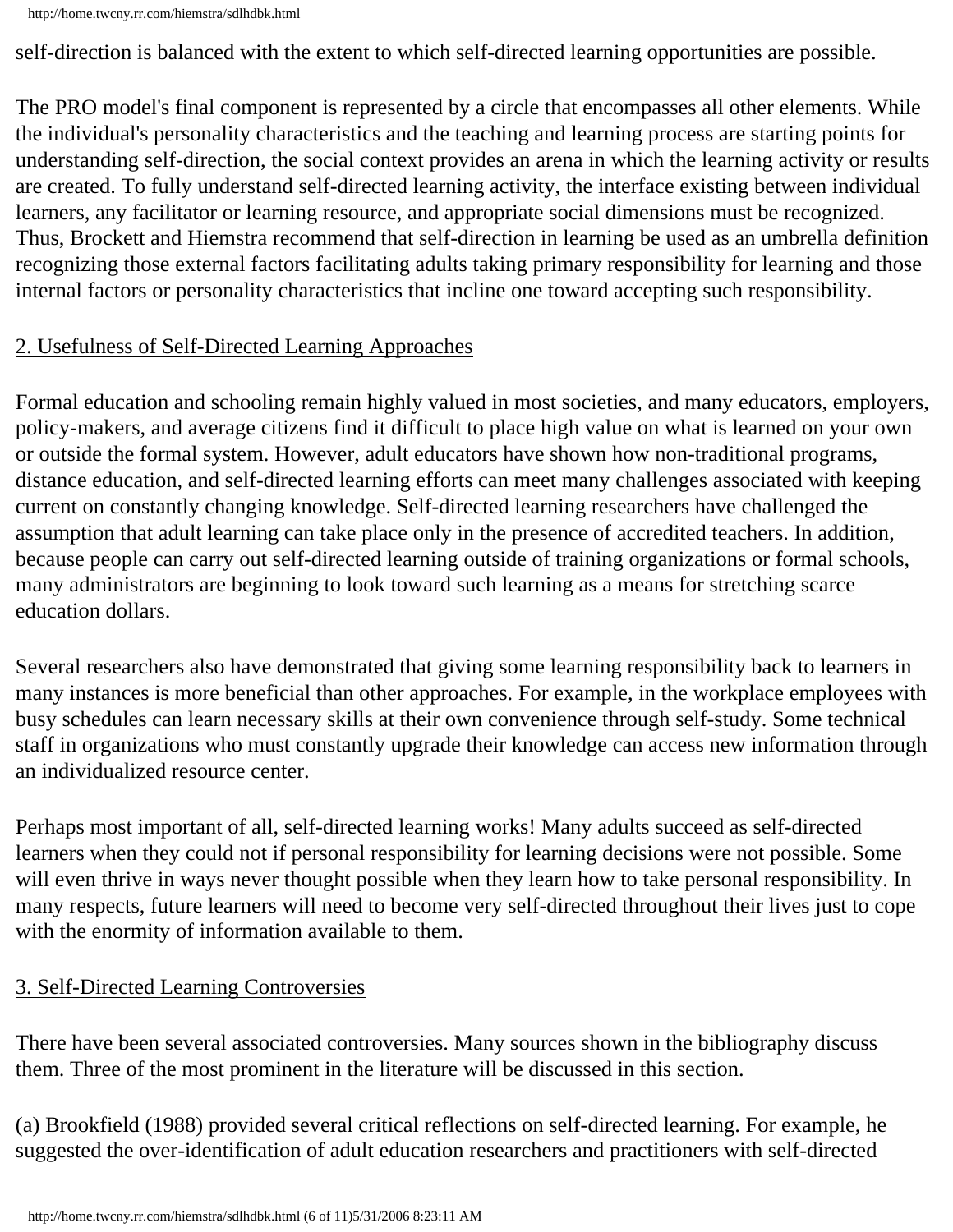learning is unwise because of its inadequate theoretical base. He also suggested that research on selfdirected learning up to 1988 had been carried out mainly with middle-class, white subjects. Another concern was his perception that research on self-directed learning had been primarily quantitative in nature.

Comment. As discussed elsewhere in this article there continues to be a need for more adequate theory pertaining to self-directed learning. Brockett and Hiemstra (1991) and others have been working toward that end. Groups traditionally viewed as hard-to-reach or outside the middle-class mainstream actually have been studied more widely than suggested by Brookfield. Regarding his concern about excessive use of quantitative research, Long and others associated with the annual International Symposium on Self-Directed Learning (see the bibliography) have discovered that the majority of research efforts actually have been qualitative in nature.

(b) Another major controversy has centered on Guglielmino's (1977) SDLRS, an instrument used by many self-directed learning researchers. It has been criticized as difficult to use with certain groups, without appropriate validation, and both conceptually and methodologically flawed (Field, 1989).

Comment. Guglielmino, Long, and McCune (1989) refuted the criticisms in a subsequent publication. The instrument appears to have some limitations in terms of with whom and how it is used, but if employed appropriately appears to be appropriate in helping to better understand aspects of self-directed learning. However, additional instruments are needed for future quantitative research.

(c) Candy (1991) suggests that research on self-directed learning has been stalemated in recent years because of the absence of a consistent theoretical base, continued confusion over the term's meaning, and the use of inappropriate research paradigms.

Comment. Candy's criticisms seem consistent with what others have reported and should prompt new thinking and research.

#### 4. Emerging Trends and Issues

A number of trends are emerging from the research on self-directed learning. Confessore and Confessore's (1992) delphi study also obtained consensus views on several trends.

(a) One trend is research on the feasibility of self-directed learning meeting some job-related training needs in industry (Ravid, 1987). For example, during the 1992 International Symposium, nine out of thirty-five concurrent sessions dealt with self-directed learning in the workplace.

(b) Another trend is efforts to better understand the role of technology in self-directed learning (Brockett and Hiemstra, 1991). In the 1992 International Symposium, eight of thirty-five sessions dealt with selfdirected learning and technology or distance education.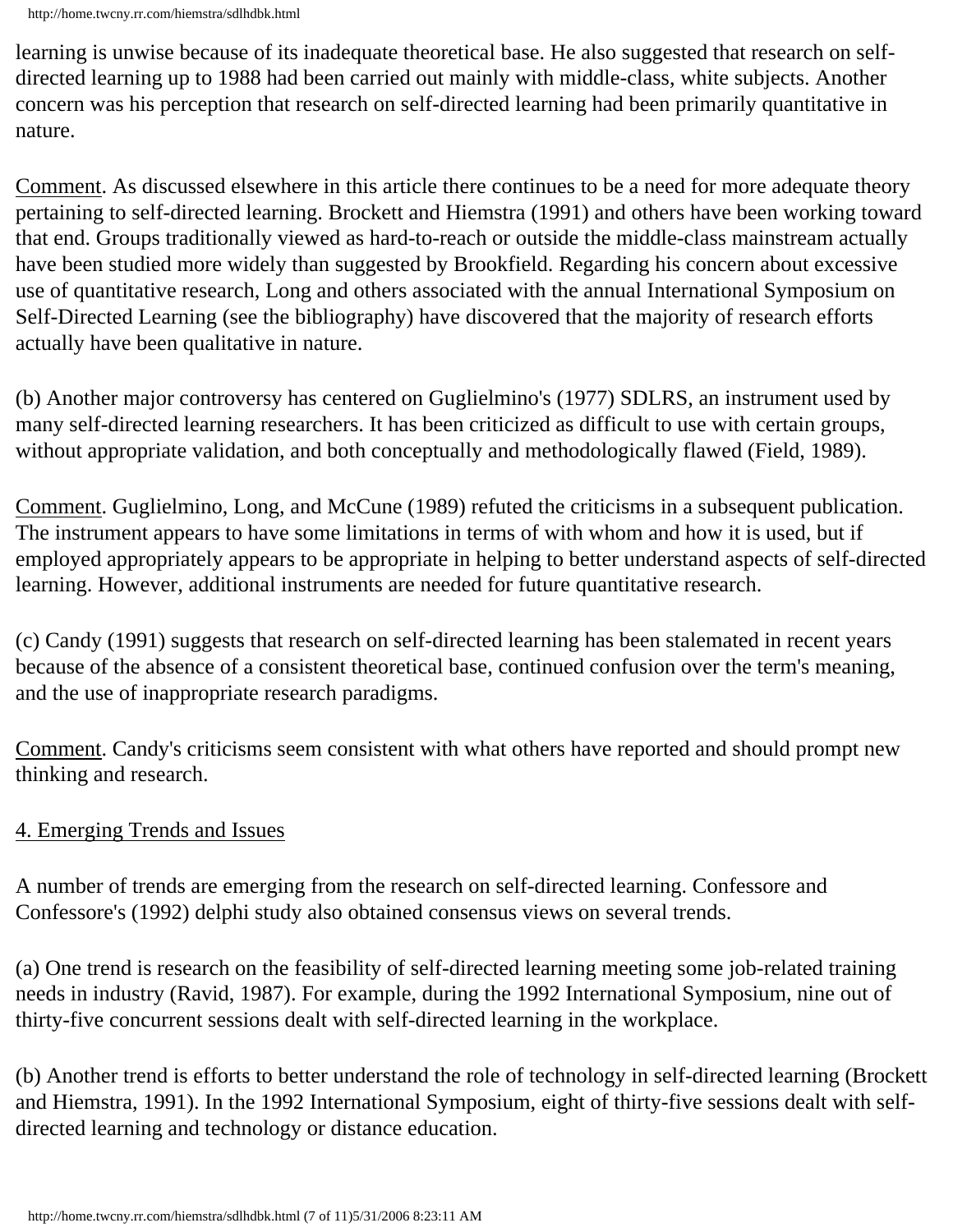(c) A third trend described here relates to researchers' focus on enhancing self-directed learning by better understanding environmental factors (Spear and Mocker, 1984). For example, Hiemstra (1991) and his colleagues describe various ways physical, social, and psychological aspects of the learning environment can be affected.

#### 4.1 Future Research Issues

Even though several research trends are observable, there still remain much needed research.

(a) Additional research is required to test conceptual ideas like the PRO model (Brockett and Hiemstra, 1991), and other emerging ideas to ensure the evolvement of a theory of self-directed learning.

(b) Ways need to be found whereby organizations and educators can facilitate self-directed learning and enhance critical thinking skills without impinging on the value of self-directed or spontaneous learning. For example, Smith and Associates (1990) describe how learners can be helped to learn, ask critical questions, and reflect on what they are learning.

(c) It is important that better ways of incorporating computer technology and electronic communication into self-directed learning be determined as more distance education programs are created.

(d) Future research is needed on such issues as expanding the repertoire of design and methodology for studying self-directed learning, how competencies necessary for effective self-directed learning are developed, and how the quality of self-directed learning resources can be measured.

(e) Ways of measuring and maintaining quality in self-directed learning need to be determined.

(f) The most appropriate roles for educators and educational organizations in relation to self-directed learning need to be found.

(g) Finally, ways for learners and others to evaluate the value and effectiveness of self-directed learning need to be developed.

See also: Adult Learning; Autonomous Learning; Distance Education; Independent study; Open Learning

#### References

Boud, D (ed) 1988 Developing Student Autonomy in Learning. Kogan Page Limited, London, UK

Brockett, R G, Hiemstra, R 1991 Self-direction in Learning: Perspectives in Theory, Research, and Practice. Routledge, London, UK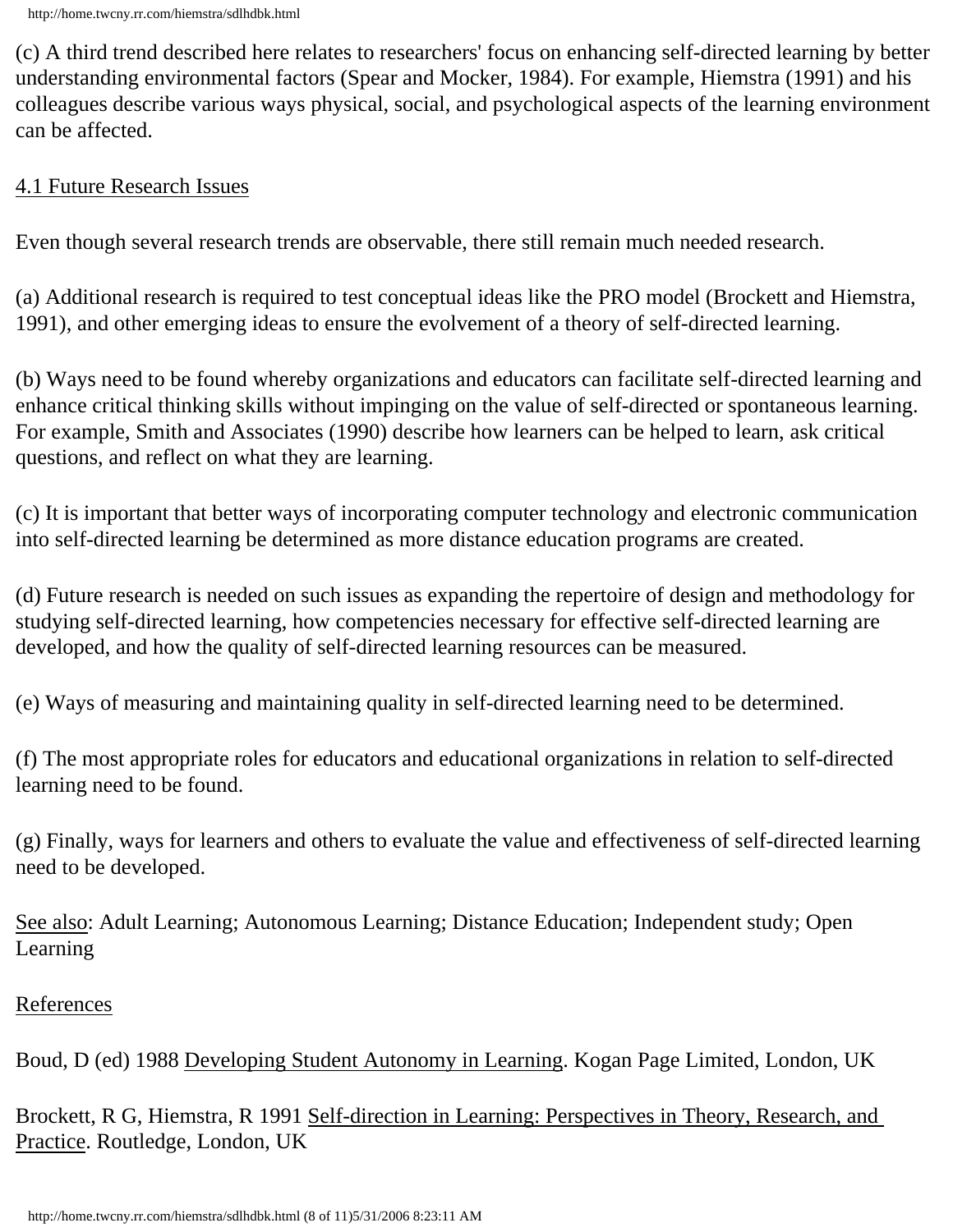Brookfield, S D 1986 Understanding and Facilitating Adult Learning. Jossey-Bass Publishers, San Francisco, California

Brookfield, S D 1988 Conceptual, methodological and practical ambiguities in self-directed learning. In: Long, H B and Associates 1988 Self-directed Learning: Application & theory. Department of Adult Education, Tucker Hall, The University of Georgia, Athens, Georgia

Caffarella, R S, O'Donnell, J M 1987 Self-directed adult learning: A critical paradigm revisited. Adult Education Quarterly, 37: 199-211.

Candy, P C 1991 Self-direction for Lifelong Learning. Jossey-Bass Publishers, San Francisco, California

Chene, A 1983 The concept of autonomy in adult education: A philosophical discussion. Adult Education Quarterly, 1: 38-47.

Confessore, G J, Confessore, S J 1992 In search of consensus in the study of self-directed learning. In: Long, H B and Associates 1992 Self-directed Learning: Application and research. Oklahoma Research Center for Continuing Professional and Higher Education, University of Oklahoma, Norman, Oklahoma Craik, G L 1840 Pursuit of Knowledge Under Difficulties: Its Pleasures and Rewards. Harper & Brothers, New York

Field, L 1989 An investigation into the structure, validity, and reliability of Guglielmino's Self-Directed Learning Scale. Adult Education Quarterly, 39: 125-139

Gibbs, B 1979 Autonomy and authority in education. Journal of Philosophy of Education, 13: 119-132

Guglielmino, L M 1977 Development of the self-directed learning readiness scale (Doctoral dissertation, University of Georgia). Dissertation Abstracts International 1978 38: 6467A

Guglielmino, L M, Long, H B, McCune, S K 1989 Reactions to Field's investigation into the SDLRS. Adult Education Quarterly, 39: 235-245

Hiemstra, R (ed) 1991 Creating Environments for Effective Adult Learning (New Directions for Adult and Continuing Education, No. 50). Jossey-Bass Publishers, San Francisco, California

Hiemstra, R, Sisco, B 1990 Individualizing Instruction: Making Learning Personal, Empowering, and Successful. Jossey-Bass Publishers, San Francisco, California

Houle, C O 1961 The Inquiring Mind. The University of Wisconsin Press, Madison, Wisconsin

Knowles, M S 1975 Self-directed Learning: A Guide for Learners and Teachers. Cambridge Book Co.,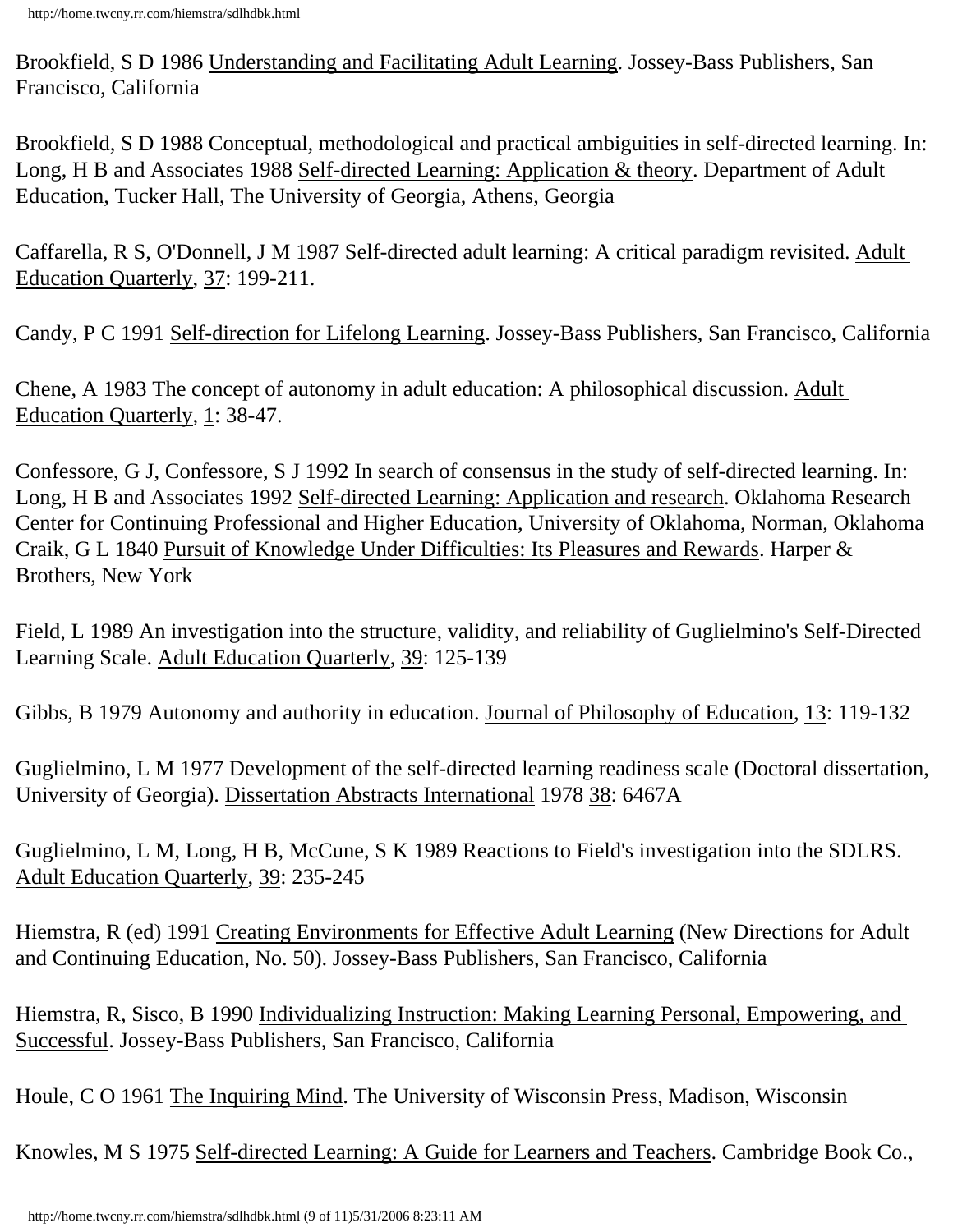New York

Knowles, M S & Associates 1984 Andragogy in Action. Jossey-Bass Publishers, San Francisco, California

Long, H B 1989 Self-directed learning: Emerging theory and practice. In: Long, H B and Associates 1989 Self-directed Learning: Emerging Theory & Practice. Oklahoma Research Center for Continuing Professional and Higher Education, University of Oklahoma, Norman, Oklahoma

Merriam, S B, Caffarella, R S 1991 Learning in Adulthood: A Comprehensive Guide. Jossey-Bass Publishers, San Francisco, California

Ravid, G 1987 Self-directed learning in industry. In: Marsick, V J (ed) 1987 Learning in the Workplace. Croom Helm, London, UK

Ruvinsky, L I 1986 Activeness and self-education (J. Sayer, Trans.). Progress Publishers, Moscow

Smiles, S 1859 Self Help. John Murray, London, UK

Smith, R M and Associates 1990 Learning to Learn Across the Life Span. Jossey-Bass Publishers, San Francisco, California

Spear, G E, Mocker, D W 1984 The organizing circumstance: Environmental determinants in selfdirected learning. Adult Education Quarterly, 35: 1-10

Tough, A 1979 The Adult's Learning Projects: A Fresh Approach to Theory and Practice in Adult Learning, 2nd edn. University Associates (Learning Concepts), San Diego, and Ontario Institute for Studies in Education, Toronto, Ontario

#### Suggested Further Reading

Confessore, G J, Confessore, S J (eds) 1992 Guideposts to Self-directed Learning. Organization Design and Development, Inc., 2002 Renaissance Blvd., Suite 100, King of Prussia, Pennsylvania

Long, H B and Associates 1990 Advances in Research and Practice in Self-directed Learning. Oklahoma Research Center for Continuing Professional and Higher Education, University of Oklahoma, Norman, Oklahoma

Long, H B and Associates 1991 Self-directed Learning: Consensus & Conflict. Oklahoma Research Center for Continuing Professional and Higher Education, University of Oklahoma, Norman, Oklahoma